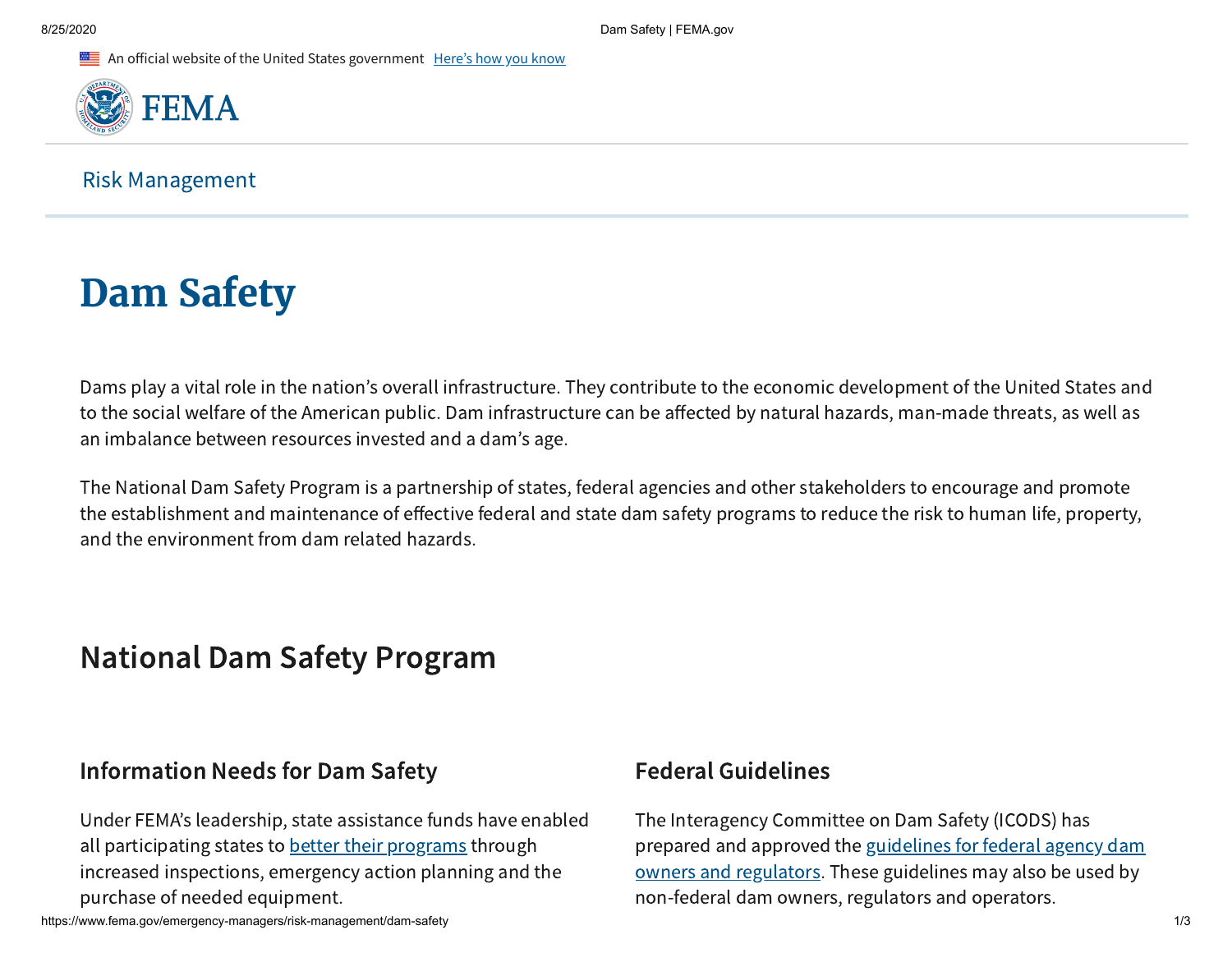#### Grants

**Grant [assistance](https://www.fema.gov/emergency-managers/risk-management/dam-safety/grants#state) to states** provides vital support for the improvement of state dam safety programs that regulate most of the 94,000 dams in the United States.

#### The [Rehabilitation](https://www.fema.gov/emergency-managers/risk-management/dam-safety/grants#hhpd) of High Hazard Potential Dams Grant

**Program** provides technical, planning, design, and construction assistance in the form of grants for rehabilitation of eligible high hazard potential dams.

#### Advisory Committees

The **[Interagency](https://www.fema.gov/emergency-managers/risk-management/dam-safety/advisory-committees#icods) Committee on Dam Safety (ICODS)** was founded in 1980 to encourage the establishment and maintenance of effective federal programs, policies and guidelines to enhance dam safety and security. The committee serves as the permanent forum for the coordination of federal activities in dam safety and security. FEMA also chairs this committee.

The **[National](https://www.fema.gov/emergency-managers/risk-management/dam-safety/advisory-committees#review-board) Dam Safety Review Board** advises FEMA's Administrator in setting national dam safety priorities and considers the effects of national policy issues affecting dam safety. Review Board members include FEMA, the Chair of the Board and representatives from four federal agencies that serve on ICODS, five state dam safety officials, and one member from the private sector.

#### Dam Safety Training Program

FEMA has [expanded](https://www.fema.gov/emergency-managers/risk-management/dam-safety/training) existing training programs and initiated new training programs to enhance the sharing of expertise between the federal and state sectors.

#### Dam Safety Collaborative Technical Assistance

FEMA is offering a Collaborative Technical Assistance series to help communities at risk of [dam-related](https://www.fema.gov/emergency-managers/risk-management/dam-safety/technical-assistance) flooding better understand their risk and the potential consequences of damrelated emergencies.